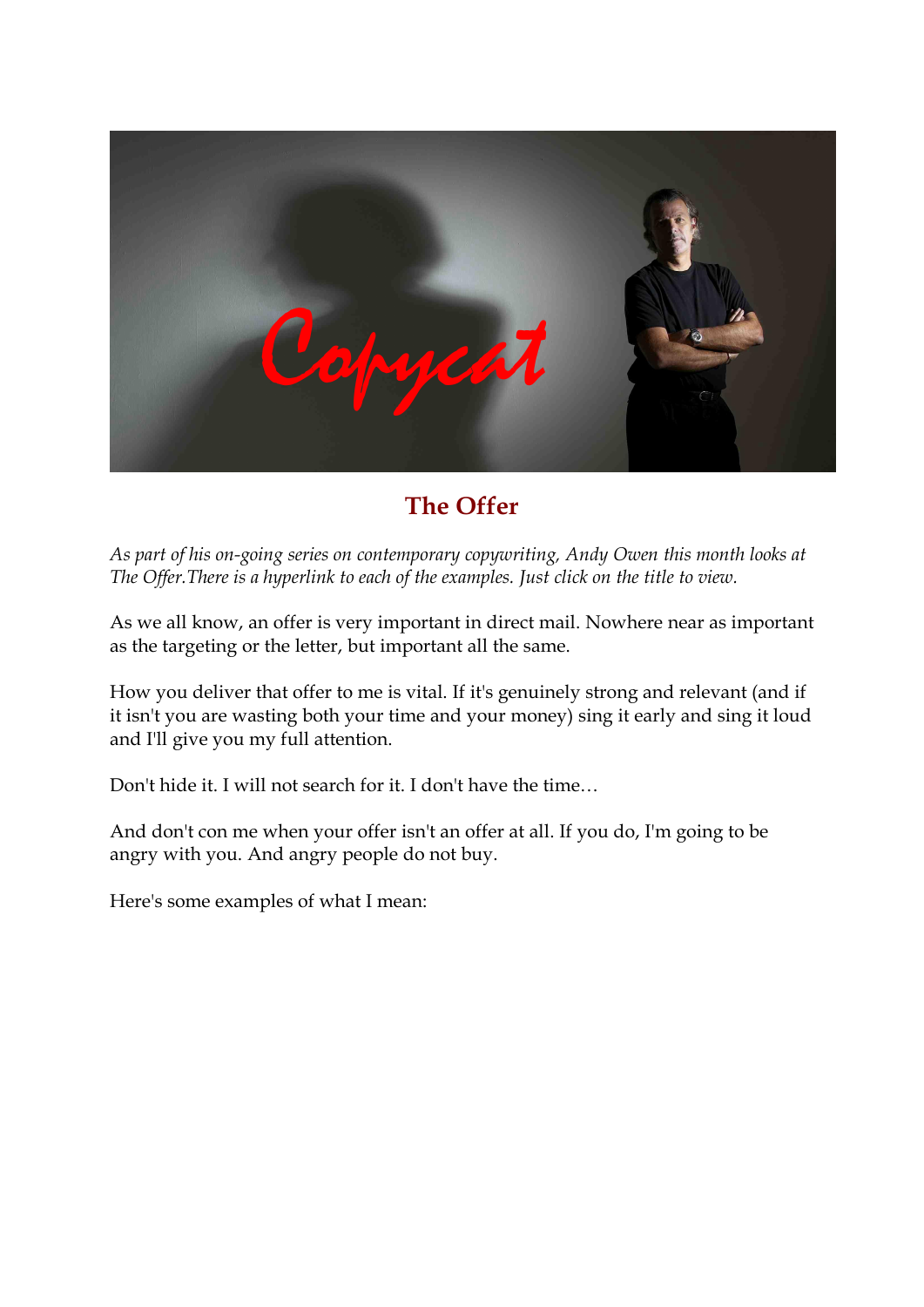## **The Times & Sunday Times**



News International is old enough to know better than this. Mind you, they've never really understood direct marketing…

The opening line states that this is going to be "a once in a lifetime offer"

Wow ! I can't wait…

When I read on I find that the offer is a breathtaking £2.90 per week. I know I have meagre tastes, but this is ridiculous. Now I feel disappointed and I feel angry. The copywriter has tried to con me and I have initially fallen for it. And, I've had my valuable time wasted. But, when I find out what the offer really is, I'm out of there. And I leave in a very sour mood. Not going to buy, sorry. Change your copywriter…

Don't try to con the reader. It never works.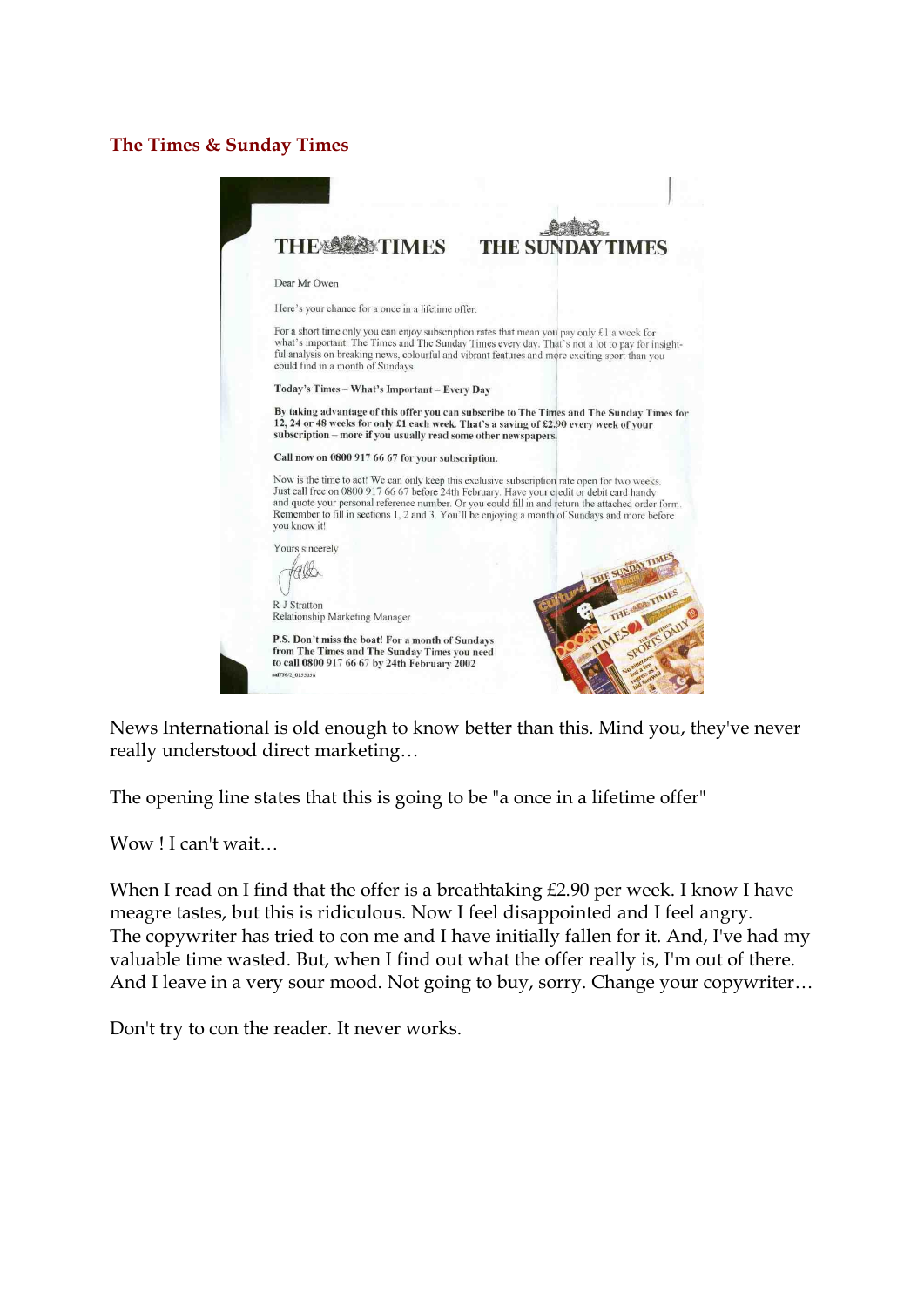### **The Economist**

| The<br>Economist                                                                                             | The Economist Subscription Centre<br>Po Box 471, Haywards Heath RH16 3GY<br>Tel: 01444 475647 Fax: 01444 445572<br>Email: economist.subs@gss-uk.com<br>www.economist.com                                                                                                                                                                                                                                                                        | Www.echaracter.com |
|--------------------------------------------------------------------------------------------------------------|-------------------------------------------------------------------------------------------------------------------------------------------------------------------------------------------------------------------------------------------------------------------------------------------------------------------------------------------------------------------------------------------------------------------------------------------------|--------------------|
|                                                                                                              |                                                                                                                                                                                                                                                                                                                                                                                                                                                 | January 2002       |
| GBMBC BC4075403<br>Andy Owen<br>1 Highfield Road<br><b>Hall Green</b><br><b>BIRMINGHAM</b><br><b>B28 OEL</b> | 50100                                                                                                                                                                                                                                                                                                                                                                                                                                           |                    |
|                                                                                                              |                                                                                                                                                                                                                                                                                                                                                                                                                                                 |                    |
|                                                                                                              | Your invitation to join a select group of decision makers.                                                                                                                                                                                                                                                                                                                                                                                      |                    |
| Dear Reader,                                                                                                 | I would like to present a tempting business proposition. One which over 700,000 of the world's most<br>prominent business figures have already accepted. Today, the decision is yours.                                                                                                                                                                                                                                                          |                    |
|                                                                                                              | You are invited to subscribe to The Economist and take advantage of our excellent<br>offer for new subscribers: a one-year subscription at 55% off; two years at 60% off,<br>or even three years at 65% off the normal cover price. In addition, when you<br>subscribe you can also enjoy FREE unlimited access to Economist.com including the<br>online Library at www.economist.com.                                                          |                    |
| to subscribe.                                                                                                | I understand that you probably receive invitations to important gatherings and vital events almost every<br>working day. So I'd like to present five compelling reasons why you should seriously consider my invitation                                                                                                                                                                                                                         |                    |
|                                                                                                              | Your competitors read <i>The Economist</i> . Just like you, they take all the important daily newspapers, watch<br>current affairs on television, read industry publications and seek new opinions. They also read the world's<br>most influential business publication. So they have an instant advantage over you, every week.                                                                                                                |                    |
| ranging in its coverage.                                                                                     | You'll enjoy it. Reading The Economist is not a chore, it is a pleasure. In fact, 89% of our subscribers take<br>the time to read The Economist at home. It is written with wit and style, is unafraid of controversy and is wide                                                                                                                                                                                                               |                    |
|                                                                                                              | You'll be reading a truly independent publication. Unlike many, The Economist has no individual owner, is<br>not part of an international media conglomerate and holds no political bias. It presents the issues as it sees<br>them, unrestrained by outside influence.                                                                                                                                                                         |                    |
|                                                                                                              | You'll be taking an international view. The Economist may be published in English, but it covers the world.<br>Wherever the news is being made, The Economist provides the in-depth coverage and perceptive analysis<br>that will help you understand the events that shape the way you work, now and in the future.                                                                                                                            |                    |
|                                                                                                              | You can save up to 65% on the normal cover price. This is a special introductory offer for new subscribers.<br>Delivery is guaranteed, direct to your door, every week for the period of your subscription. To take<br>advantage of our offer, simply complete the attached order form and send it to us in the envelope provided,<br>along with your payment details. If you are already a subscriber, please accept our apologies for sending |                    |
|                                                                                                              | you this invitation and, if appropriate, please pass this offer on to a friend or colleague.                                                                                                                                                                                                                                                                                                                                                    |                    |
|                                                                                                              |                                                                                                                                                                                                                                                                                                                                                                                                                                                 |                    |
|                                                                                                              |                                                                                                                                                                                                                                                                                                                                                                                                                                                 |                    |
|                                                                                                              | The Economist Newspaper Limited. Registered office: 25 St James's Street, London SW1A 1HG, UK. Registered in London number 236383.                                                                                                                                                                                                                                                                                                              | Please turn over   |

Here's how to deliver an offer in the right way.

The exclusivity of the headline is a proven technique, although, in my view, the upper and lower case italics would have been much improved by the use of standard caps and underlining.

A nice two line opening, straight into the offer, presented in an indented second paragraph for maximum impact. A one-year sub at 55% off, two years at 60% and three years at 65%.

All followed by 5 more compelling reasons why I should buy. That's what I call an offer delivered in the correct way.

I would show this to your copywriter, News International…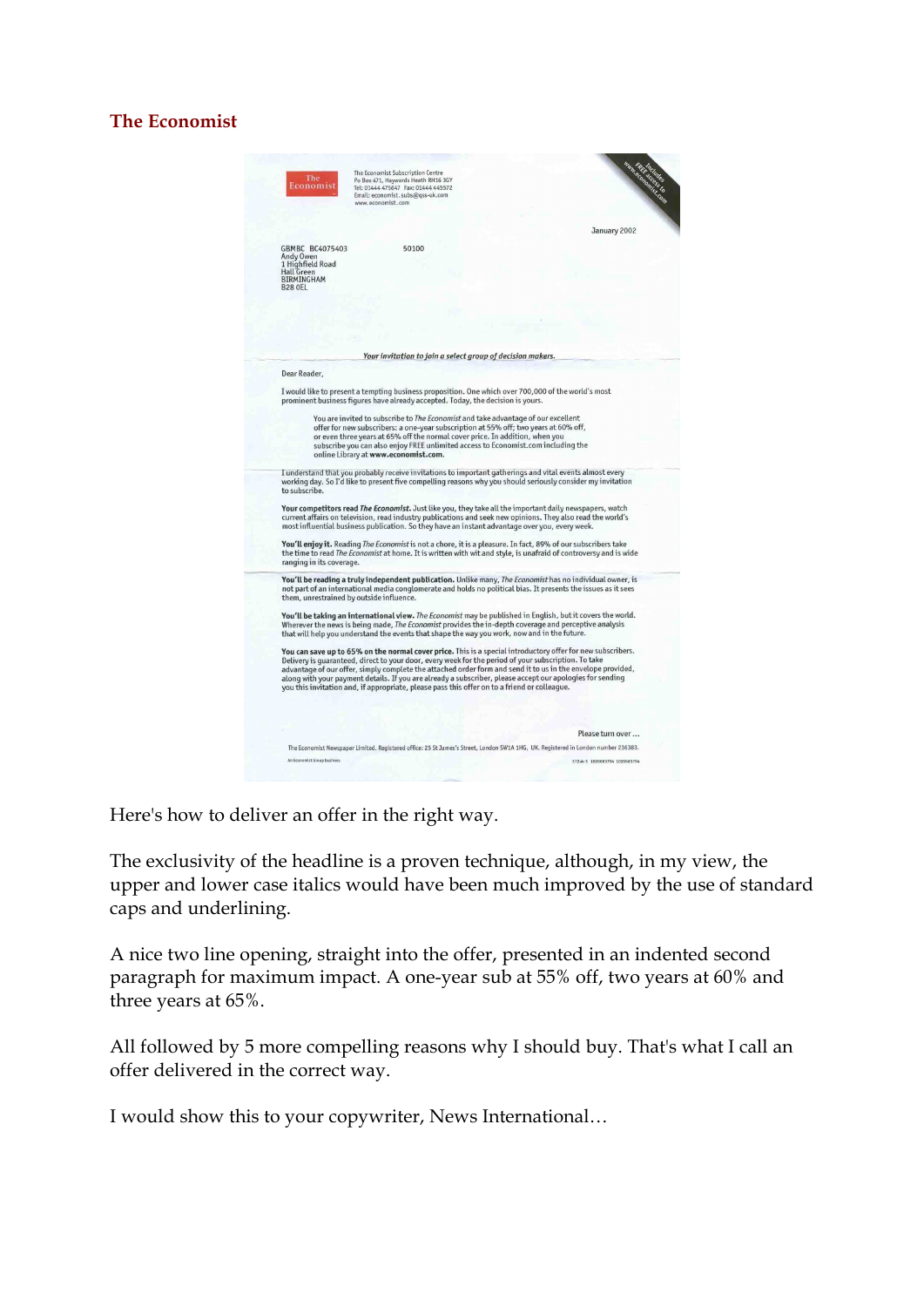### **KLM Middle East**

| Dear Madam, Sir,                                                                                                                   |          |
|------------------------------------------------------------------------------------------------------------------------------------|----------|
|                                                                                                                                    |          |
| "Let your family help you earn free tickets faster!"<br>Congratulations! You are invited to take advantage of a very special offer |          |
| that will make your Flying Dutchman membership even more attractive than                                                           |          |
|                                                                                                                                    |          |
| The Flying Dutchman Family Flan                                                                                                    |          |
| You'll find all the details in the folder enclosed.                                                                                |          |
| This is a special temporary offer for selected FD members only. You may                                                            |          |
| We're looking forward to welcoming you and your family on board soon.<br>Yours sincerely,                                          | 30509.95 |
|                                                                                                                                    |          |
|                                                                                                                                    |          |
| Mr. K. Chandramohan<br>Regional Manager United Arab Emirates                                                                       |          |
|                                                                                                                                    |          |

Now this is a bloody classic. A colleague gave me it in Dubai many years ago and it is so jaw-droppingly bad, it is beyond belief.

This is the story.

KLM Royal Dutch Airlines, to give them their full name, were writing to their very best customers in the Gulf, with a special family offer. They created the mailing, which was absolute pants. They knew the customers by name, obviously, yet still used the salutation Madam, Sir. Ho hum…

The offer was hidden away. The result, the mailing bombed. They decided to run it again with an extended response date.

As they had some letters left over ( they litho printed the letter instead of lasering it ), it was decided to utilise the remaining stock. Shame to waste paper…

So, a member of staff TIPPEXED the old date out and handwrote a new one in…if this example is anything to go by, I think the job was given to the night porter.

Hard to believe isn't it? When I show this slide at conferences I have to provide tissues first, it's so devastatingly funny.

*Next Month: I will look at the vitally important area of Headlines. Do you know that on average, five times as many people will read the headline of your letter, than read the body copy? I'll be looking at a few good, bad and utterly incompetent examples.*